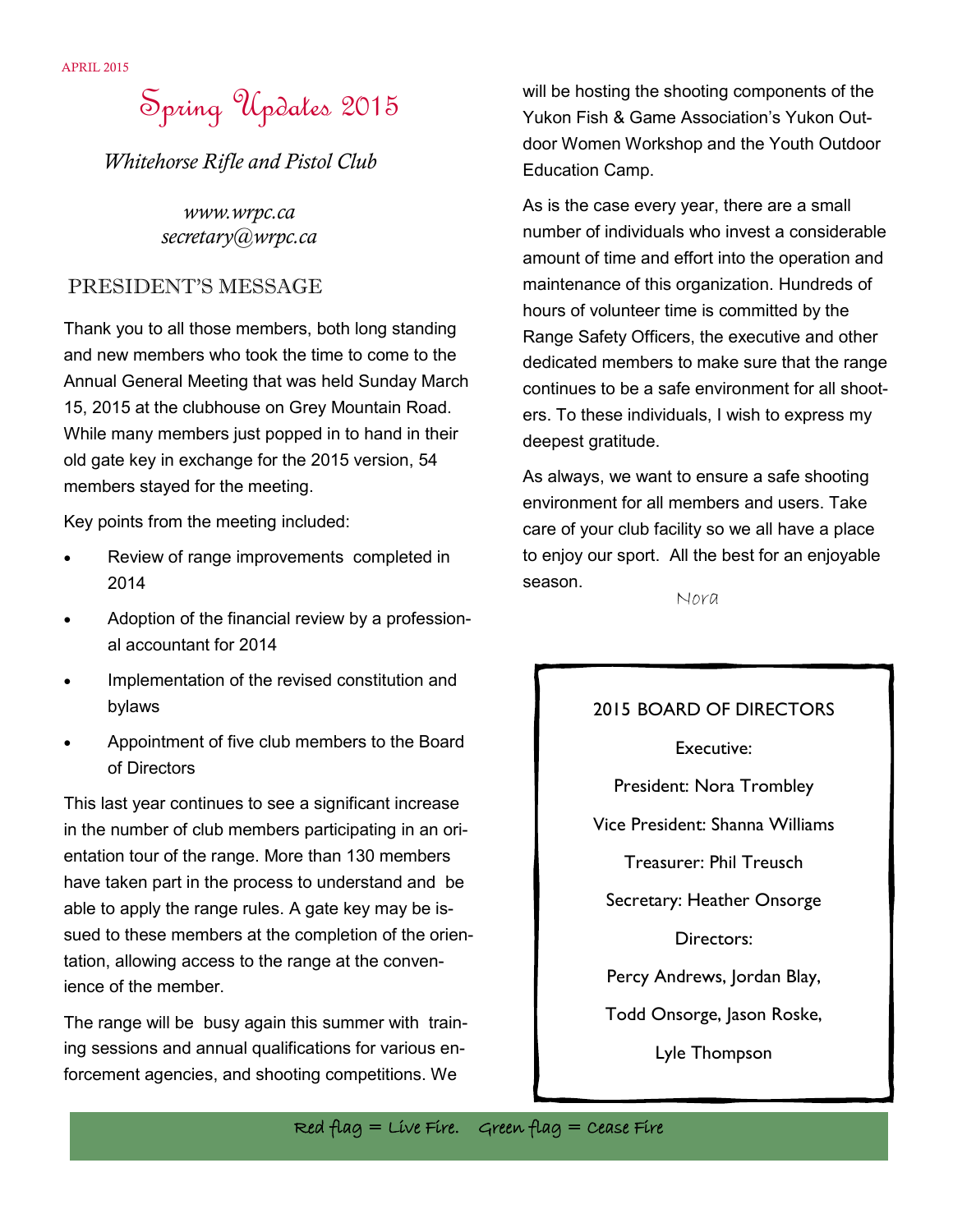### GENERAL REMINDERS: RANGE BEHAVOUR

- Binary explosive targets (eg Tannerite<sup>®</sup>) are NOT permitted at the range.
- BMG 50 caliber is NOT permitted.
- Respect the targets and rails. The metallic silhouette targets cannot withstand the constant assault of large caliber rifles. The heavy metal clangers are there for the heavy caliber guns. Please use them.
- On the handgun range, do not use centre fire handguns for targets on the rim fire rails.
- Remember to clean up your targets after you finish shooting. If the garbage can is full, please use the dumpster.
- Pick up your brass when you have finished shooting and deposit it into the brass collection pails. The club earns a few dollars by taking it to Raven Recycling. Spent shotgun shells can go into the garbage can.
- It is not unusual to see wildlife on the range property. Foxes, bears, sheep, and other wildlife have all wandered onto the different range areas. Do not shoot at these animals in an attempt to scare them off. Call a cease fire and wait for them to move to a safe area before resuming your activity. Remember that all wildlife is protected on the range.
- Please don't feed the animals. Put any food waste directly into the dumpster.
- Centre fire shooting is not permitted on Tuesday evenings when the Trap group is shooting as the sound can trigger the automatic trap throwers. Using 22 caliber rifles is acceptable.

## *Web site www.wrpc.ca*

| Calendar .                    |                                                                                                                                                                                                                               |                                              | Day Hirek Morth Ltd.                                            |                                                                                         |                                    | Q fearch                                           |                         |  |
|-------------------------------|-------------------------------------------------------------------------------------------------------------------------------------------------------------------------------------------------------------------------------|----------------------------------------------|-----------------------------------------------------------------|-----------------------------------------------------------------------------------------|------------------------------------|----------------------------------------------------|-------------------------|--|
| May 2015                      |                                                                                                                                                                                                                               |                                              |                                                                 |                                                                                         |                                    |                                                    |                         |  |
|                               | Man 27                                                                                                                                                                                                                        | $T_{\rm BH}$ [H]<br>DFO<br>ROAD - ERT<br>DFO | Visit 29<br>ROM: URT<br>YTG - Comenyation<br>YTG - Conservation | $T_{\rm BH}$ (b)<br>COSB - Marksmansh<br>ROMP - AFOX                                    | <b>FV 19</b><br>ROIP - AFOL        | 5x12<br><b>YTO - Parks</b>                         | San US                  |  |
|                               | $^{12}$                                                                                                                                                                                                                       | $\sim$<br>Trap Match                         | $\sim$<br>RCMP- Carbine Count<br>Fishe Salvauette Match.        | $\mathbb{R}^n$<br>ROMP, Carbine Court<br><b>HEED</b> . Program<br>Public Access - Outd. | $\sim$<br>ROMP-Carbine Court       | $\sim$<br><b>H.E.E.D. Program</b><br><b>Events</b> | $\sim$<br><b>Brinks</b> |  |
| <b>ROUT-Call</b>              | <b>SKS Shoot</b><br><b>Tierrum Bench Rest Rifle Range</b><br>When May 18 6 30pm<br>to May 18 9:00pm<br>Notes Bring your SICS effector a fun shout at the<br>Bench rest Rafe range.<br>Shooting starts at 6:30 PM<br>Read more |                                              | ROMP Cartine Cours<br>Public Access - Cust                      | <b>ROBP-Cartine Cours</b>                                                               | $\sim$                             | $\sim$                                             |                         |  |
| Victoria Dal<br><b>SKS SN</b> |                                                                                                                                                                                                                               |                                              | 21<br>ROM-AFOL<br>Public Access - Outd.                         | $\overline{1}$<br>ROM - AFOL                                                            | 22 <sup>o</sup>                    | 241                                                |                         |  |
|                               |                                                                                                                                                                                                                               |                                              | $\mathcal{L}$<br>Y7G-Parks                                      | $\mathcal{D}$<br><b>YFGA - Yukon Outdoo</b>                                             | <b>SEC</b><br>YUKON Rifle Silhouet | to:<br>YOU CAN Rafe Rahmund                        |                         |  |

Not all of the anticipated shooting events have firm schedule dates yet so checking the club's web calendar regularly will keep you up to date.

When you click on a specific event the small window will open to provide additional details. As a member, you can use other areas of the range during the same time period that the government enforcement agencies or other user groups are using the PPC range.



Stay up to date with new posts and notifications by entering your email address on the home page.

Use the "Contact Us" tab to sign up for a range orientation. Make sure you include your phone number.

No handling of firearms behind the firing line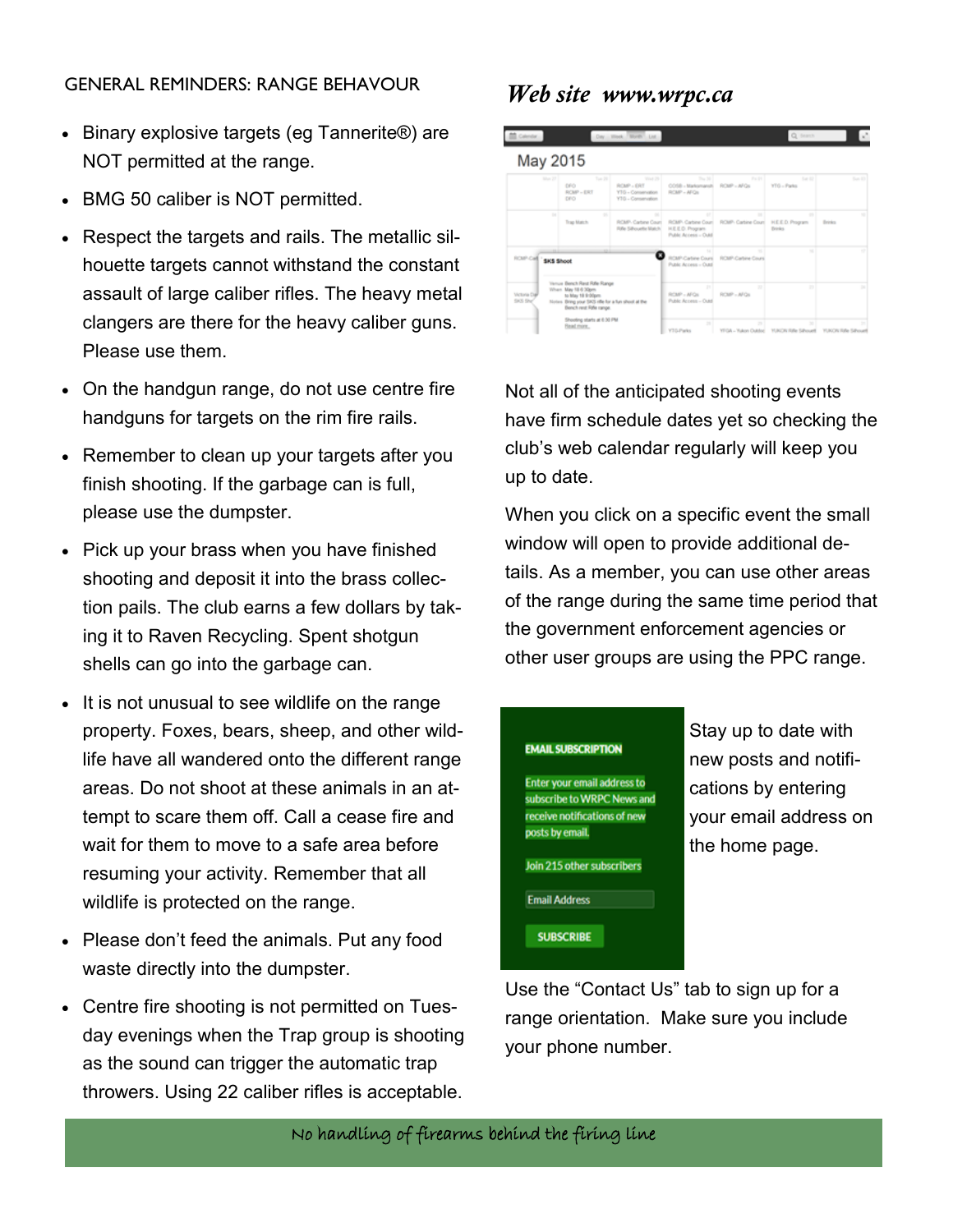# **WHAT DO THE RANGE FLAGS MEAN?**

### The RED/GREEN flags control the firing line

YUKON SHOOTING FEDERATION

ANNUAL GENERAL MEETING

Saturday May 30th at noon

WRPC Clubhouse

### **RED FLAG**

The firing line of the range area in use is LIVE or ACTIVE. This means that shooting is allowed. Raise this flag when shooting is permitted from the firing line at the range area that is in use.

NO ONE GOES DOWN RANGE when the RED FLAG is raised..

Remember: "Red you're Dead!"

### **YELLOW FLASHING LIGHTS**

Located at rifle range only. Additional visual safety alert.

Activated along with the GREEN FLAG to indicate that people are down range.

### **GREEN FLAG**

This means a CEASE FIRE is in effect. The firing line is no longer active or live. Raise this flag to show that it is now SAFE TO GO DOWN RANGE and set up targets. No handling of firearms when the green flag is raised and people are down range.

wwwwwwwwwwwwwwwwwwwwwwwwwwww

The Yukon Shooting Federation (YSF), registered in 1983 with the Societies Branch of the Yukon Department of 5<br>5<br>5<br>5<br>5 Consumer and Corporate Affairs, is the governing body for the shooting sports in Yukon. Any organized shooting club registered in the Yukon can apply for affiliation with the YSF and be represented on the board.

Objectives of the Yukon Shooting Federation:

- sponsor all kinds of shooting competitions and prize meets;
- JUUUUUUUUUUUUUUUUUUUUU to assist clubs and organizations engaged in competitive shooting;
	- standardize shooting regulations and practices within the Yukon;
- and, act as the Territorial body for any form of shooting in which its members may wish to participate.

Interested in learning how you can be involved in supporting the shooting sports for yourself or your kids? Interested in becoming a shooting coach? Maybe you are up for the challenge of being a member of the Executive or Board of Directors. Come and hear how you can volunteer to keep your sport alive.

RED FLAG





Be sure of your target and beyond